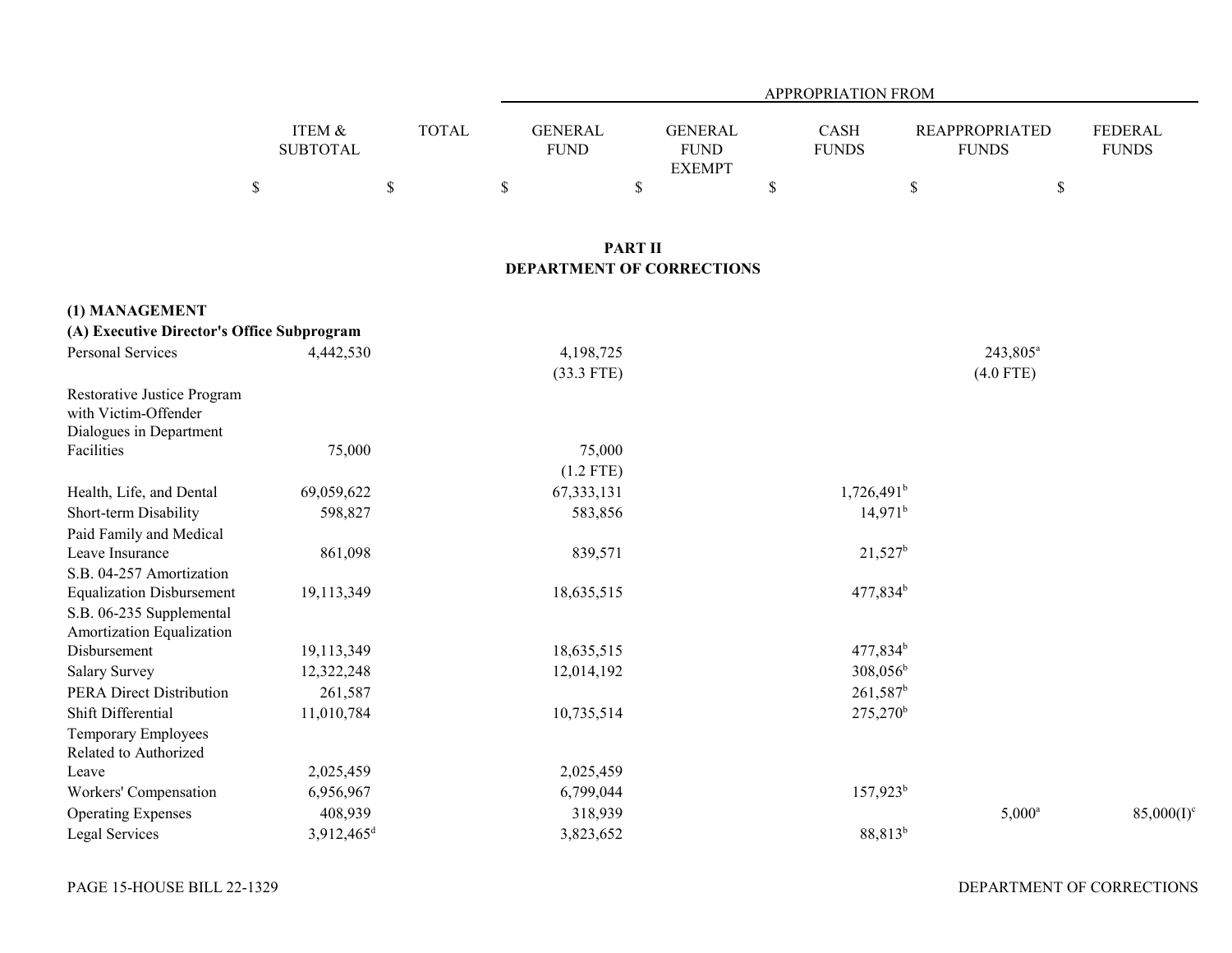|                            |                           |              | APPROPRIATION FROM            |                                                |                      |                                       |                         |
|----------------------------|---------------------------|--------------|-------------------------------|------------------------------------------------|----------------------|---------------------------------------|-------------------------|
|                            | ITEM &<br><b>SUBTOTAL</b> | <b>TOTAL</b> | <b>GENERAL</b><br><b>FUND</b> | <b>GENERAL</b><br><b>FUND</b><br><b>EXEMPT</b> | CASH<br><b>FUNDS</b> | <b>REAPPROPRIATED</b><br><b>FUNDS</b> | FEDERAL<br><b>FUNDS</b> |
| \$                         |                           | \$           | \$                            | \$                                             | \$                   | \$                                    | \$                      |
| Payment to Risk Management |                           |              |                               |                                                |                      |                                       |                         |
| and Property Funds         | 5,591,850                 |              | 5,464,915                     |                                                | $126,935^b$          |                                       |                         |
| Leased Space               | 6,228,521                 |              | 6,069,503                     |                                                | $159,018^b$          |                                       |                         |
| Capitol Complex Leased     |                           |              |                               |                                                |                      |                                       |                         |
| Space                      | 57,186                    |              | 40,851                        |                                                | $16,335^b$           |                                       |                         |
| Annual Depreciation-Lease  |                           |              |                               |                                                |                      |                                       |                         |
| <b>Equivalent Payments</b> | 659,571                   |              | 659,571                       |                                                |                      |                                       |                         |
| Planning and Analysis      |                           |              |                               |                                                |                      |                                       |                         |
| Contracts                  | 82,410                    |              | 82,410                        |                                                |                      |                                       |                         |
| Payments to District       |                           |              |                               |                                                |                      |                                       |                         |
| Attorneys                  | 681,102                   |              | 681,102                       |                                                |                      |                                       |                         |
| Payments to Coroners       | 32,175                    |              | 32,175                        |                                                |                      |                                       |                         |
|                            | 163,495,039               |              |                               |                                                |                      |                                       |                         |

<sup>a</sup> These amounts shall be transferred from the Department of Public Safety from the State Victims Assistance and Law Enforcement Program line item appropriation in the Victims Assistance section of the Division of Criminal Justice. These amounts originate as cash funds from the Victims Assistance and Law Enforcement Fund created in Section 24-33.5-506 (1), C.R.S.

<sup>b</sup> Of these amounts, an estimated \$3,494,127 shall be from sales revenues earned by Correctional Industries and an estimated \$618,467 shall be from sales revenues earned by the Canteen Operation.

c This amount shall be from the Social Security Administration Incentive Payment Memorandum of Understanding. This amount is included for informational purposes only.

 $^{\text{d}}$  Of this amount, \$3,891,719 shall be used to purchase legal services from the Department of Law and \$20,746 shall be used to contract for legal services from private firms for litigation related to the Rifle Correctional Center.

#### **(B) External Capacity Subprogram**  $(1)$  Private Prior Monitoring Unitoring Unitoring Unitoring Unitoring Unitoring Unitoring Unitoring Unitoring Unitoring Unitoring Unitoring Unitoring Unitoring Unitoring Unitoring Unitoring Unitoring Unitoring Unitoring

| (1) Private Prison Monitoring Unit |           |              |                       |
|------------------------------------|-----------|--------------|-----------------------|
| Personal Services                  | 1,010,827 | 1.010.827    |                       |
|                                    |           | $(12.7$ FTE) |                       |
| <b>Operating Expenses</b>          | 183.443   | 153,976      | $29,467$ <sup>a</sup> |
|                                    | 1,194,270 |              |                       |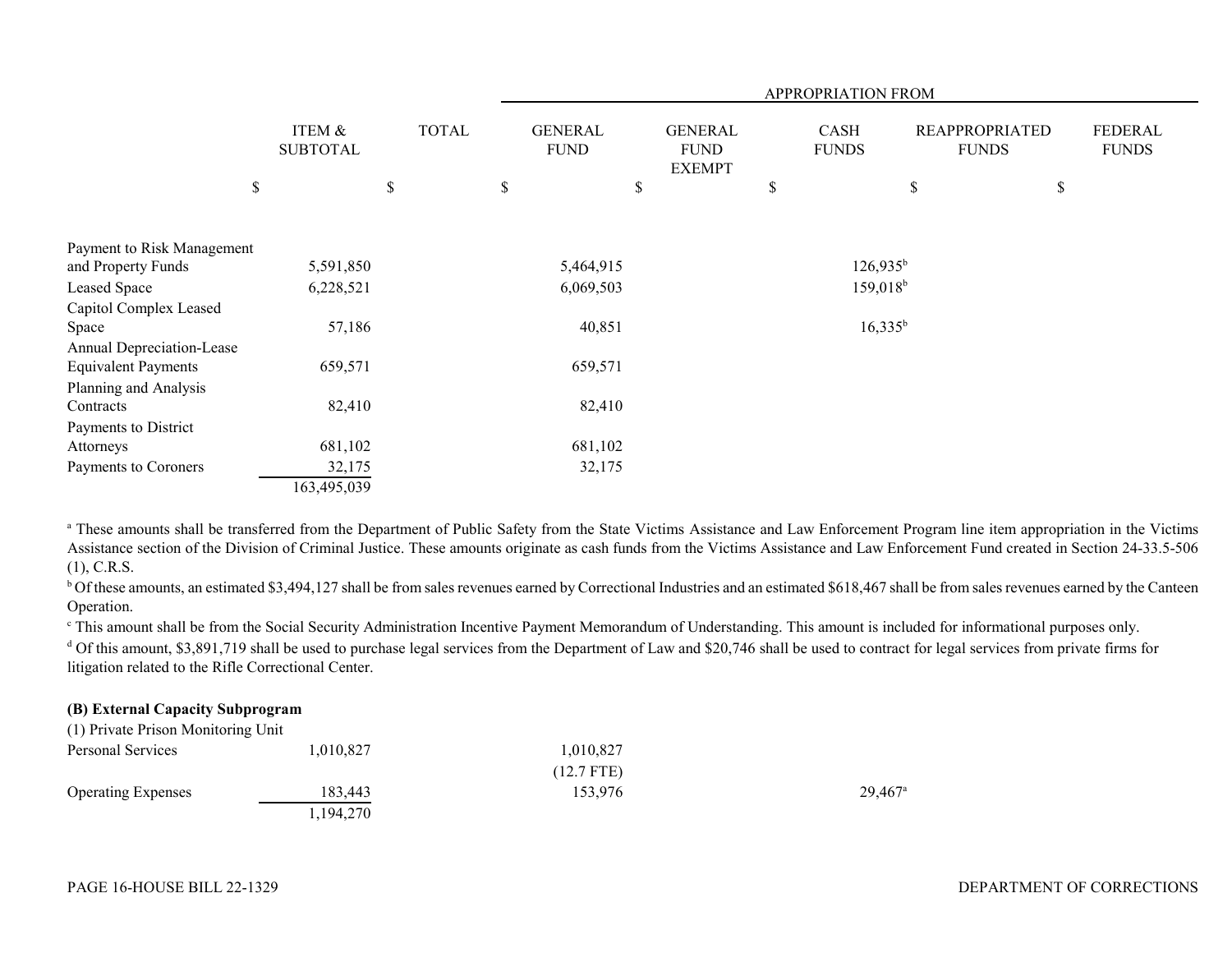|                 |              | APPROPRIATION FROM |                |              |                       |                |  |  |  |
|-----------------|--------------|--------------------|----------------|--------------|-----------------------|----------------|--|--|--|
|                 |              |                    |                |              |                       |                |  |  |  |
| ITEM &          | <b>TOTAL</b> | <b>GENERAL</b>     | <b>GENERAL</b> | <b>CASH</b>  | <b>REAPPROPRIATED</b> | <b>FEDERAL</b> |  |  |  |
| <b>SUBTOTAL</b> |              | <b>FUND</b>        | <b>FUND</b>    | <b>FUNDS</b> | <b>FUNDS</b>          | <b>FUNDS</b>   |  |  |  |
|                 |              |                    | <b>EXEMPT</b>  |              |                       |                |  |  |  |
|                 |              |                    |                |              |                       |                |  |  |  |

<sup>a</sup> This amount shall be from revenues earned from monitoring private Colorado prisons that house out-of-state offenders.

| (2) Payments to House State Prisoners <sup>5</sup> |              |            |                     |
|----------------------------------------------------|--------------|------------|---------------------|
| Payments to local jails at a                       |              |            |                     |
| rate of \$60.61 per inmate per                     |              |            |                     |
| day                                                | 13,284,306   | 13,284,306 |                     |
| Payments to in-state private                       |              |            |                     |
| prisons at a rate of \$63.32 per                   |              |            |                     |
| inmate per day <sup>6</sup>                        | 59, 322, 367 | 56,922,367 | $2,400,000^{\circ}$ |
| Inmate Education and Benefit                       |              |            |                     |
| Programs at In-state Private                       |              |            |                     |
| Prisons                                            | 541,566      | 541,566    |                     |
|                                                    | 73,148,239   |            |                     |

<sup>a</sup> This amount shall be from the State Criminal Alien Assistance Program Cash Fund created in Section 17-1-107.5 (1), C.R.S.

| (C) Inspector General Subprogram |           |              |                     |            |
|----------------------------------|-----------|--------------|---------------------|------------|
| Personal Services                | 4,846,045 | 4,739,812    | $106,233^{\circ}$   |            |
|                                  |           | $(51.0$ FTE) |                     |            |
| <b>Operating Expenses</b>        | 460,072   | 376,885      | 83,187 <sup>a</sup> |            |
| <b>Inspector General Grants</b>  | 207,912   |              |                     | 207,912(I) |
| Inspector General Start-up       | 118,152   | 118,152      |                     |            |
|                                  | 5,632,181 |              |                     |            |

<sup>a</sup> These amounts shall be from revenues earned from private prison out of state offender investigations.

243,469,729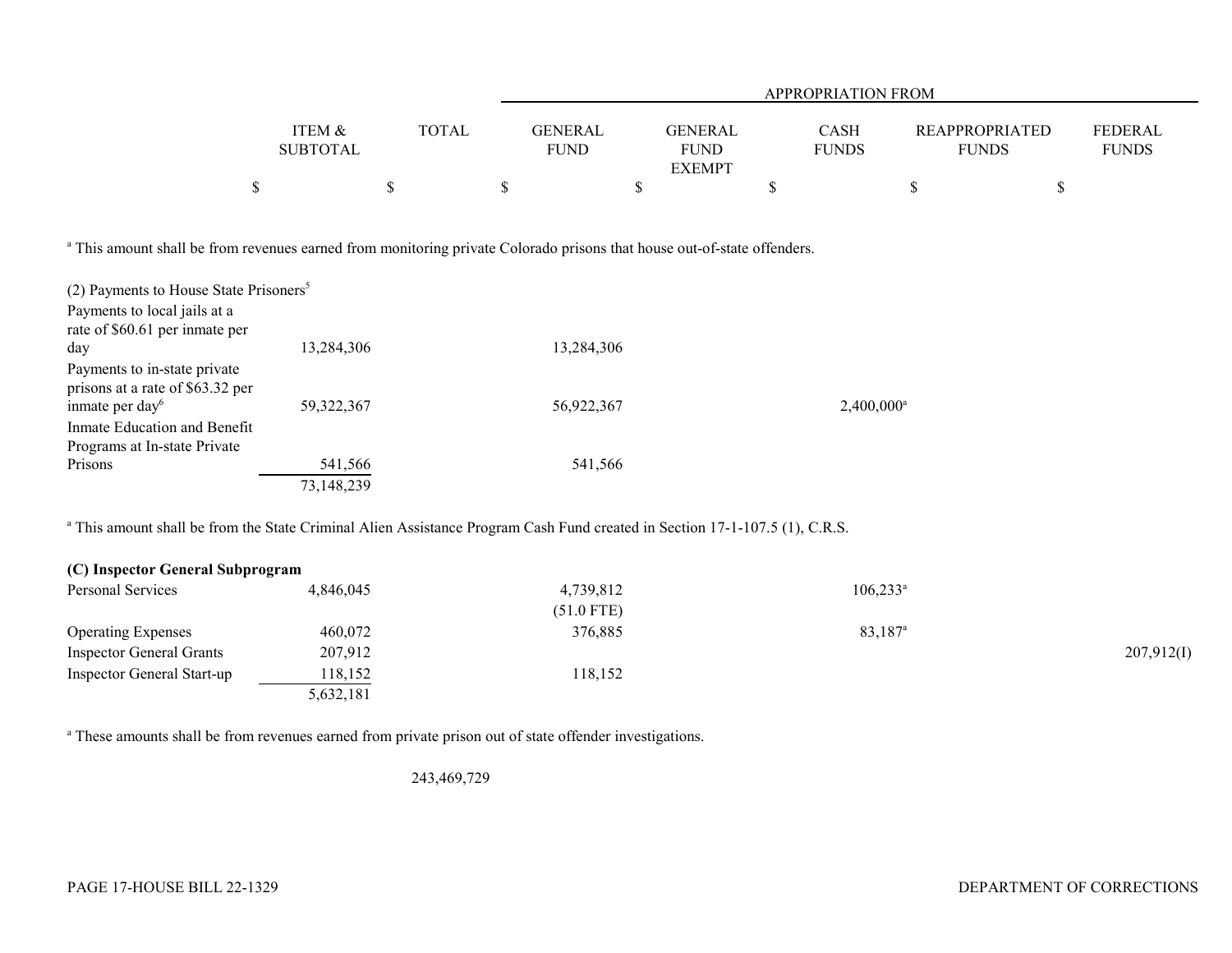|                                                                                          |                           |              |                               |                                                | APPROPRIATION FROM   |                                       |                                |
|------------------------------------------------------------------------------------------|---------------------------|--------------|-------------------------------|------------------------------------------------|----------------------|---------------------------------------|--------------------------------|
|                                                                                          | ITEM &<br><b>SUBTOTAL</b> | <b>TOTAL</b> | <b>GENERAL</b><br><b>FUND</b> | <b>GENERAL</b><br><b>FUND</b><br><b>EXEMPT</b> | CASH<br><b>FUNDS</b> | <b>REAPPROPRIATED</b><br><b>FUNDS</b> | <b>FEDERAL</b><br><b>FUNDS</b> |
|                                                                                          | $\$$                      | $\mathbb{S}$ | $\mathbb S$                   | $\mathbb S$                                    | \$                   | $\mathbb S$                           | $\mathbb S$                    |
| (2) INSTITUTIONS                                                                         |                           |              |                               |                                                |                      |                                       |                                |
| (A) Utilities Subprogram                                                                 |                           |              |                               |                                                |                      |                                       |                                |
| <b>Personal Services</b>                                                                 | 347,809                   |              | 347,809                       |                                                |                      |                                       |                                |
| Utilities                                                                                | 22,678,039<br>23,025,848  |              | $(2.6$ FTE)<br>21,378,039     |                                                |                      | $1,300,000^{\rm a}$                   |                                |
| <sup>a</sup> This amount shall be from sales revenues earned by Correctional Industries. |                           |              |                               |                                                |                      |                                       |                                |
| (B) Maintenance Subprogram                                                               |                           |              |                               |                                                |                      |                                       |                                |
| <b>Personal Services</b>                                                                 | 23,263,880                |              |                               |                                                |                      |                                       |                                |
|                                                                                          | $(282.8$ FTE)             |              |                               |                                                |                      |                                       |                                |
| <b>Operating Expenses</b>                                                                | 6,990,024                 |              |                               |                                                |                      |                                       |                                |
| Maintenance Pueblo Campus                                                                | 2,198,662                 |              |                               |                                                |                      |                                       |                                |
|                                                                                          | 32,452,566                |              | 32,452,566                    |                                                |                      |                                       |                                |
| (C) Housing and Security Subprogram                                                      |                           |              |                               |                                                |                      |                                       |                                |
| Personal Services                                                                        | 210,619,179               |              | 210,619,179                   |                                                |                      |                                       |                                |
|                                                                                          |                           |              | $(2,988.3$ FTE)               |                                                |                      |                                       |                                |
| <b>Operating Expenses</b>                                                                | 1,979,880                 |              | 1,979,880                     |                                                |                      |                                       |                                |
|                                                                                          | 212,599,059               |              |                               |                                                |                      |                                       |                                |
| (D) Food Service Subprogram                                                              |                           |              |                               |                                                |                      |                                       |                                |
| Personal Services                                                                        | 21,835,003                |              | 21,835,003                    |                                                |                      |                                       |                                |
|                                                                                          |                           |              | $(318.8$ FTE)                 |                                                |                      |                                       |                                |
| <b>Operating Expenses</b>                                                                | 18,286,757                |              | 18,286,757                    |                                                |                      |                                       |                                |
| Food Service Pueblo Campus                                                               | 1,882,769                 |              | 1,882,769                     |                                                |                      |                                       |                                |

42,004,529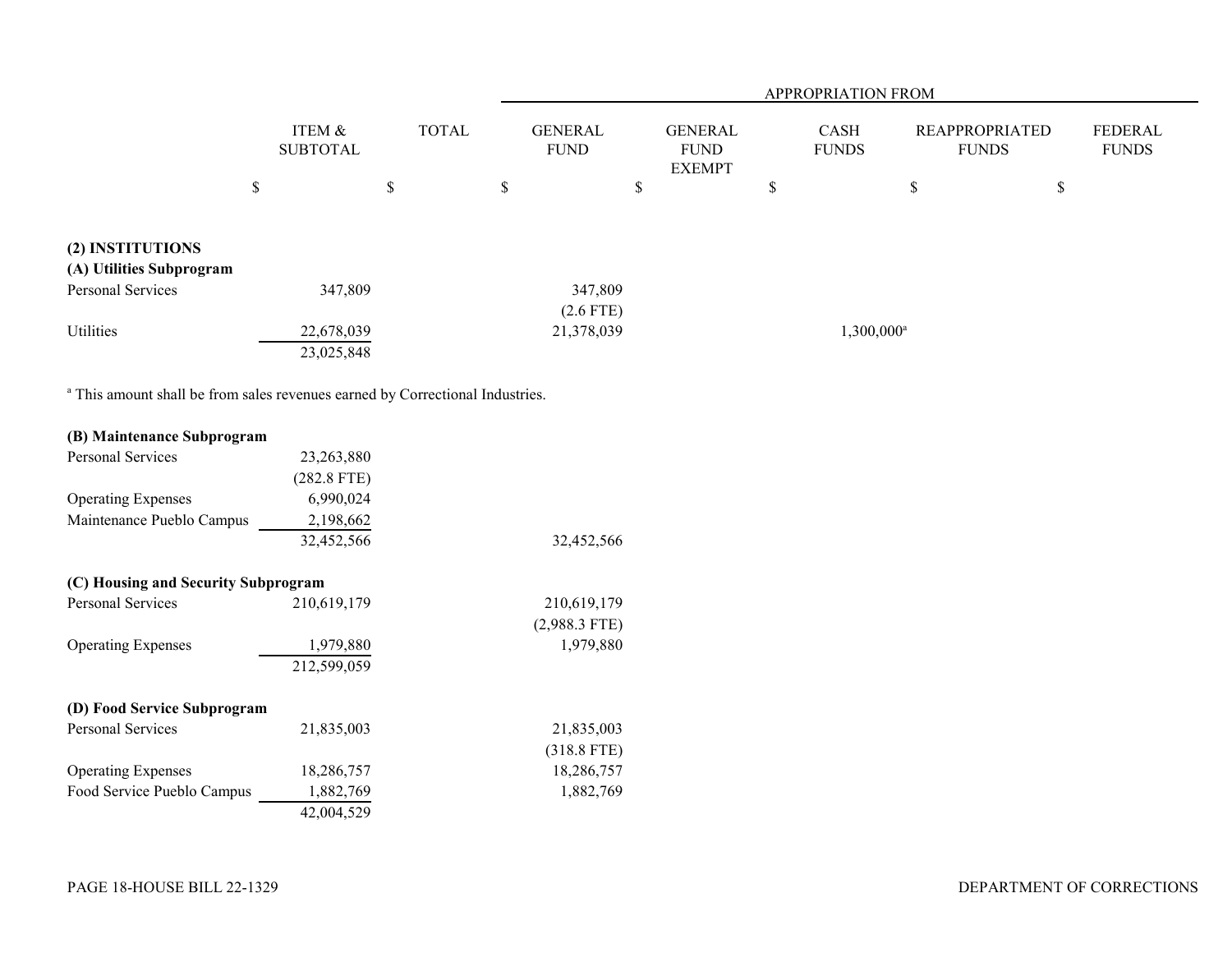|                                              |                           |              | APPROPRIATION FROM            |                                                |                             |                   |                                       |                                |
|----------------------------------------------|---------------------------|--------------|-------------------------------|------------------------------------------------|-----------------------------|-------------------|---------------------------------------|--------------------------------|
|                                              | ITEM &<br><b>SUBTOTAL</b> | <b>TOTAL</b> | <b>GENERAL</b><br><b>FUND</b> | <b>GENERAL</b><br><b>FUND</b><br><b>EXEMPT</b> | <b>CASH</b><br><b>FUNDS</b> |                   | <b>REAPPROPRIATED</b><br><b>FUNDS</b> | <b>FEDERAL</b><br><b>FUNDS</b> |
|                                              | \$                        | \$           | \$                            | \$                                             | S                           | \$                | \$                                    |                                |
| (E) Medical Services Subprogram <sup>7</sup> |                           |              |                               |                                                |                             |                   |                                       |                                |
| Personal Services                            | 45,146,900                |              | 44,867,480                    |                                                |                             | $279,420^{\circ}$ |                                       |                                |
|                                              |                           |              | $(409.2$ FTE)                 |                                                |                             | $(3.0$ FTE)       |                                       |                                |
| <b>Operating Expenses</b>                    | 2,647,168                 |              | 2,647,168                     |                                                |                             |                   |                                       |                                |
| Purchase of Pharmaceuticals                  | 17,434,236                |              | 17,434,236                    |                                                |                             |                   |                                       |                                |
| Hepatitis C Treatment Costs                  | 8,368,384                 |              | 8,368,384                     |                                                |                             |                   |                                       |                                |
| <b>External Medical Services</b>             | 44,867,491                |              | 44,867,491                    |                                                |                             |                   |                                       |                                |
| Service Contracts                            | 2,665,998                 |              | 2,665,998                     |                                                |                             |                   |                                       |                                |
| <b>Indirect Cost Assessment</b>              | 1,456                     |              |                               |                                                |                             | $1,456^{\circ}$   |                                       |                                |
|                                              | 121,131,633               |              |                               |                                                |                             |                   |                                       |                                |

<sup>a</sup> These amounts shall be from inmate medical fees collected pursuant to Section 17-1-113 (2), C.R.S.

# **(F) Laundry Subprogram**

| Personal Services         | 2,845,369    |           |
|---------------------------|--------------|-----------|
|                           | $(38.4$ FTE) |           |
| <b>Operating Expenses</b> | 2, 181, 498  |           |
|                           | 5,026,867    | 5,026,867 |

## **(G) Superintendents Subprogram**

| Personal Services         | 12,662,751    |            |
|---------------------------|---------------|------------|
|                           | $(159.9$ FTE) |            |
| <b>Operating Expenses</b> | 5,331,252     |            |
| Dress Out                 | 1,006,280     |            |
| Start-up costs            | 4,100         |            |
|                           | 19,004,383    | 19,004,383 |
|                           |               |            |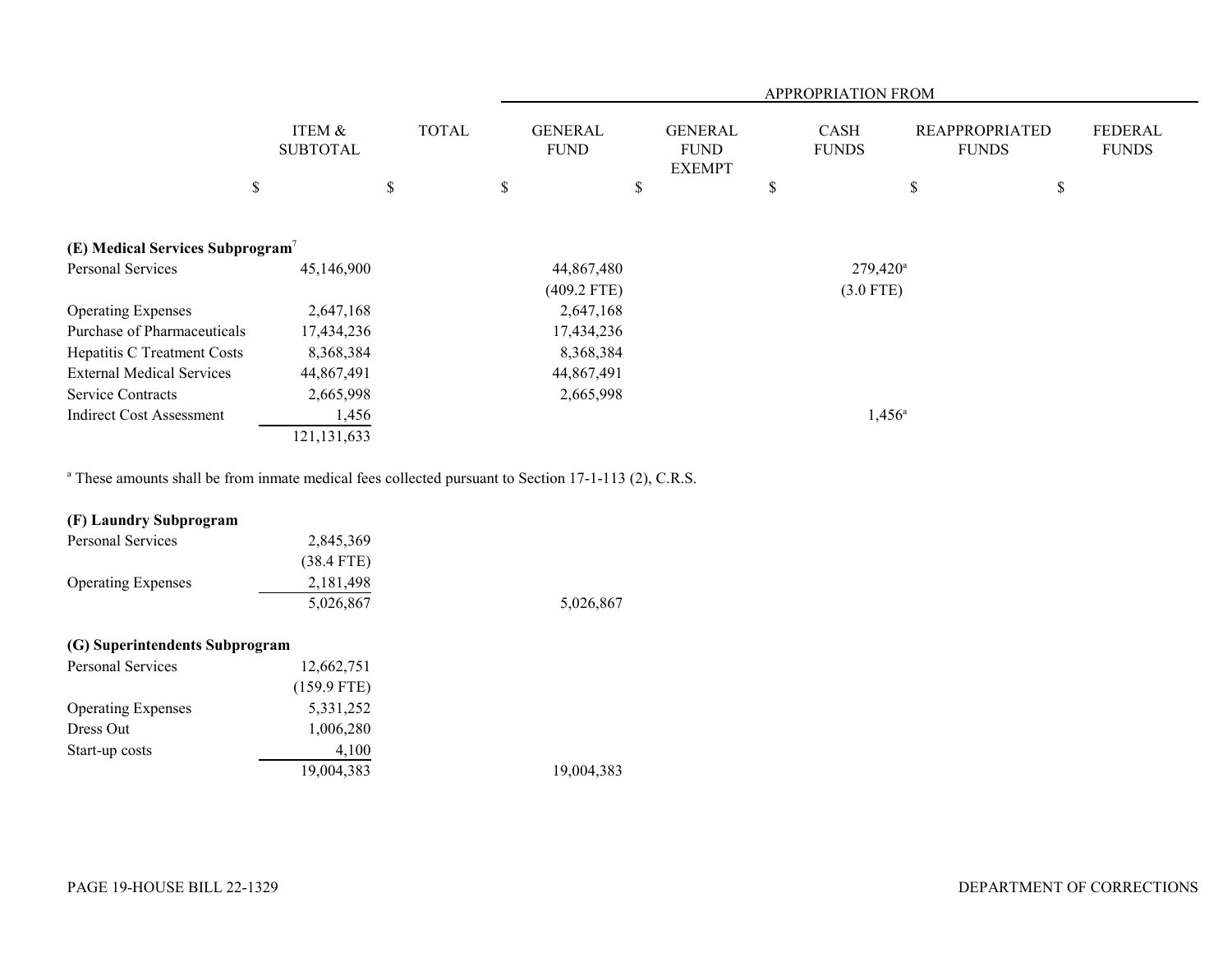|                                         |                           |              |                               |                                                | APPROPRIATION FROM   |                                       |                                |
|-----------------------------------------|---------------------------|--------------|-------------------------------|------------------------------------------------|----------------------|---------------------------------------|--------------------------------|
|                                         | ITEM &<br><b>SUBTOTAL</b> | <b>TOTAL</b> | <b>GENERAL</b><br><b>FUND</b> | <b>GENERAL</b><br><b>FUND</b><br><b>EXEMPT</b> | CASH<br><b>FUNDS</b> | <b>REAPPROPRIATED</b><br><b>FUNDS</b> | <b>FEDERAL</b><br><b>FUNDS</b> |
|                                         | $\mathbb S$               | $\mathbb S$  | $\mathbb S$<br>$\$$           |                                                | $\$$                 | $\mathbb S$<br>$\$$                   |                                |
| (H) Youthful Offender System Subprogram |                           |              |                               |                                                |                      |                                       |                                |
| <b>Personal Services</b>                | 12,272,532                |              |                               |                                                |                      |                                       |                                |
|                                         | $(162.7$ FTE)             |              |                               |                                                |                      |                                       |                                |
| <b>Operating Expenses</b>               | 607,455                   |              |                               |                                                |                      |                                       |                                |
| <b>Contract Services</b>                | 28,820                    |              |                               |                                                |                      |                                       |                                |
| Maintenance and Food                    |                           |              |                               |                                                |                      |                                       |                                |
| Service                                 | 1,230,154                 |              |                               |                                                |                      |                                       |                                |
|                                         | 14,138,961                |              | 14,138,961                    |                                                |                      |                                       |                                |
| (I) Case Management Subprogram          |                           |              |                               |                                                |                      |                                       |                                |
| Personal Services                       | 18,422,079                |              |                               |                                                |                      |                                       |                                |
|                                         | $(238.3$ FTE)             |              |                               |                                                |                      |                                       |                                |
| <b>Operating Expenses</b>               | 180,736                   |              |                               |                                                |                      |                                       |                                |
| Offender ID Program                     | 354,108                   |              |                               |                                                |                      |                                       |                                |
|                                         | 18,956,923                |              | 18,956,923                    |                                                |                      |                                       |                                |
| (J) Mental Health Subprogram            |                           |              |                               |                                                |                      |                                       |                                |
| Personal Services                       | 12,649,942                |              | 12,649,942                    |                                                |                      |                                       |                                |
|                                         |                           |              | $(162.6$ FTE)                 |                                                |                      |                                       |                                |
| <b>Operating Expenses</b>               | 329,266                   |              | 329,266                       |                                                |                      |                                       |                                |
| <b>Medical Contract Services</b>        | 5,318,890                 |              | 5,318,890                     |                                                |                      |                                       |                                |
|                                         | 18,298,098                |              |                               |                                                |                      |                                       |                                |
| (K) Inmate Pay Subprogram               | 2,320,893                 |              | 2,320,893                     |                                                |                      |                                       |                                |
| (L) Legal Access Subprogram             |                           |              |                               |                                                |                      |                                       |                                |
| Personal Services                       | 1,552,485                 |              |                               |                                                |                      |                                       |                                |
|                                         | $(21.5$ FTE)              |              |                               |                                                |                      |                                       |                                |
| <b>Operating Expenses</b>               | 299,602                   |              |                               |                                                |                      |                                       |                                |
|                                         |                           |              |                               |                                                |                      |                                       |                                |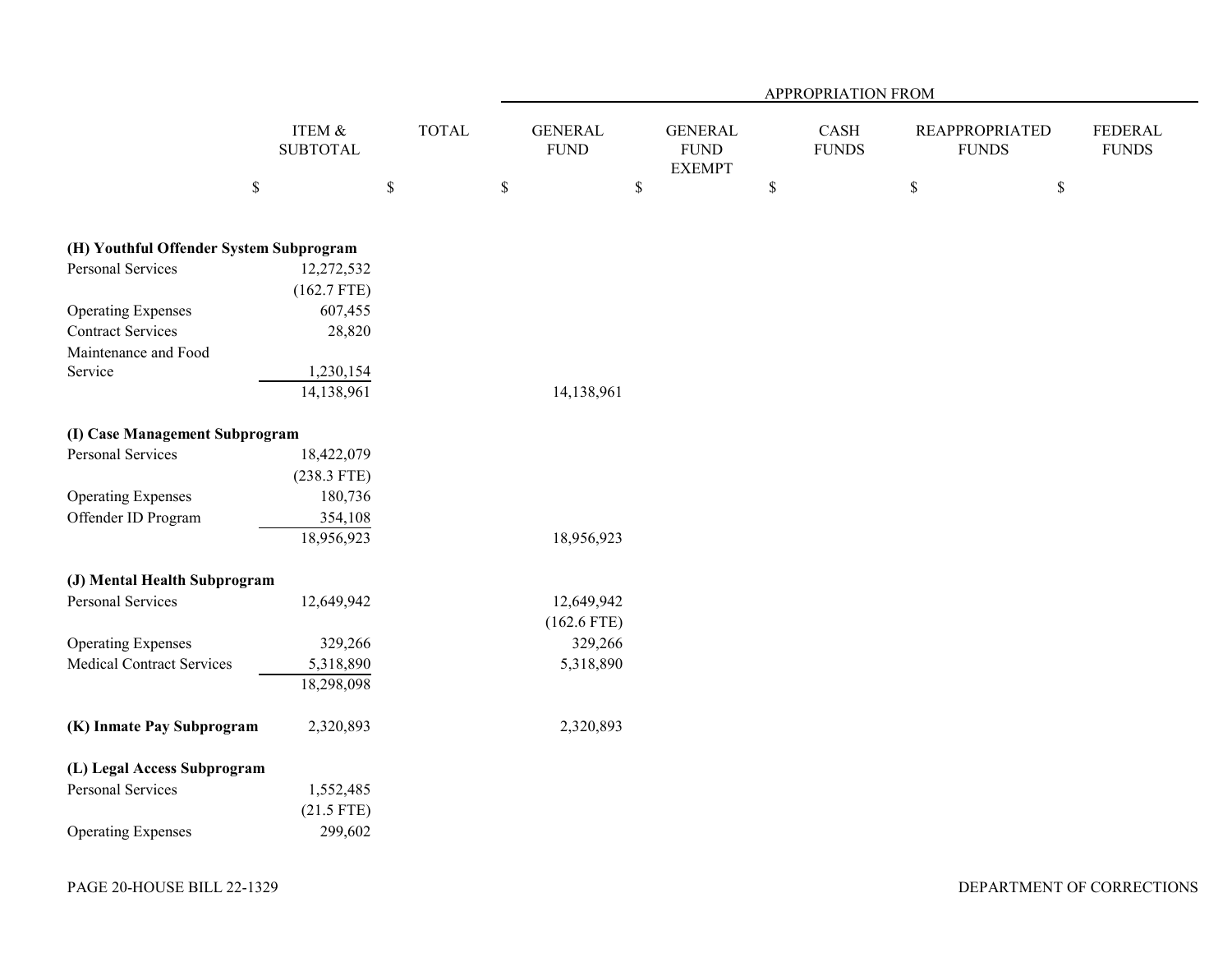|                                    |                           |        |              | APPROPRIATION FROM            |    |                                                |    |                      |    |                                       |                                |
|------------------------------------|---------------------------|--------|--------------|-------------------------------|----|------------------------------------------------|----|----------------------|----|---------------------------------------|--------------------------------|
|                                    | ITEM &<br><b>SUBTOTAL</b> |        | <b>TOTAL</b> | <b>GENERAL</b><br><b>FUND</b> |    | <b>GENERAL</b><br><b>FUND</b><br><b>EXEMPT</b> |    | CASH<br><b>FUNDS</b> |    | <b>REAPPROPRIATED</b><br><b>FUNDS</b> | <b>FEDERAL</b><br><b>FUNDS</b> |
|                                    | $\$$                      | \$     | \$           |                               | \$ |                                                | \$ |                      | \$ | $\$$                                  |                                |
| <b>Contract Services</b>           | 1,922,992                 | 70,905 | 510,882,752  | 1,922,992                     |    |                                                |    |                      |    |                                       |                                |
| (3) SUPPORT SERVICES               |                           |        |              |                               |    |                                                |    |                      |    |                                       |                                |
| (A) Business Operations Subprogram |                           |        |              |                               |    |                                                |    |                      |    |                                       |                                |
| Personal Services                  | 6,929,591                 |        |              | 6,433,021<br>$(90.2$ FTE)     |    |                                                |    | $49,109^a$           |    | $447,461^b$<br>$(10.6$ FTE)           |                                |
| <b>Operating Expenses</b>          | 234,201                   |        |              | 234,201                       |    |                                                |    |                      |    |                                       |                                |
| <b>Business Operations Grants</b>  | 2,500,000                 |        |              |                               |    |                                                |    |                      |    |                                       | $2,500,000$ (I)                |
| <b>Indirect Cost Assessment</b>    | 9,670,657                 | 6,865  |              |                               |    |                                                |    |                      |    |                                       | 6,865(I)                       |

<sup>a</sup> This amount shall be from restitution collected pursuant to Section 16-18.5-109 (3), C.R.S.

<sup>b</sup> Of this amount, \$377,176 shall be from departmental indirect cost recoveries or the Indirect Costs Excess Recovery Fund created in Section 24-75-1401 (2), C.R.S., and \$70,285 shall be from statewide indirect cost recoveries.

| (B) Personnel Subprogram         |            |              |
|----------------------------------|------------|--------------|
| <b>Personal Services</b>         | 2,006,791  | 2,006,791    |
|                                  |            | $(24.7$ FTE) |
| <b>Operating Expenses</b>        | 89,931     | \$89,931     |
|                                  | 2,096,722  |              |
|                                  |            |              |
| (C) Offender Services Subprogram |            |              |
| <b>Personal Services</b>         | 3,401,067  |              |
|                                  | (44.1 FTE) |              |
| <b>Operating Expenses</b>        | 62,044     |              |
|                                  | 3,463,111  | 3,463,111    |
|                                  |            |              |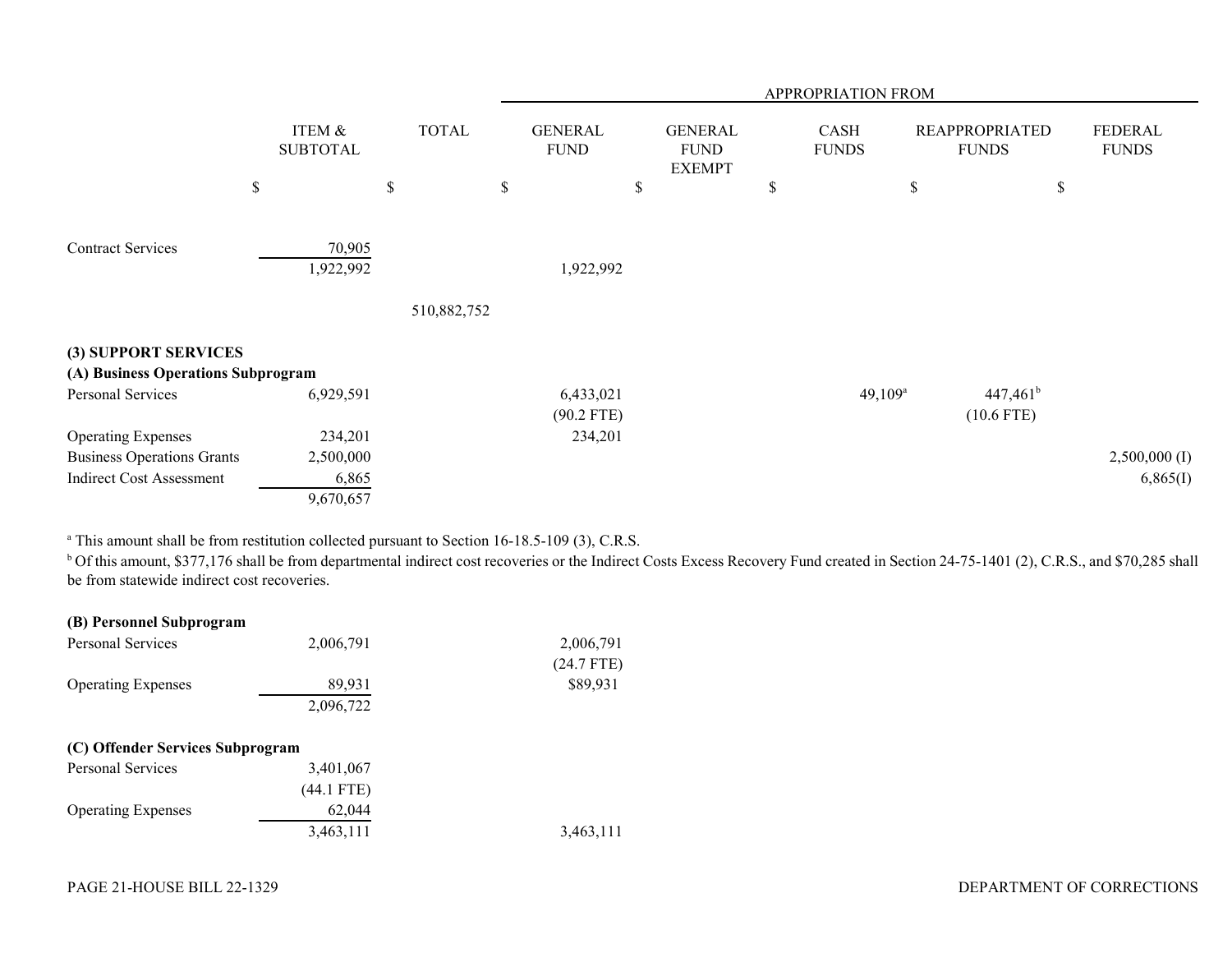|                               |                                      | APPROPRIATION FROM |                               |                                                |                             |                                       |                         |
|-------------------------------|--------------------------------------|--------------------|-------------------------------|------------------------------------------------|-----------------------------|---------------------------------------|-------------------------|
|                               | <b>ITEM &amp;</b><br><b>SUBTOTAL</b> | <b>TOTAL</b>       | <b>GENERAL</b><br><b>FUND</b> | <b>GENERAL</b><br><b>FUND</b><br><b>EXEMPT</b> | <b>CASH</b><br><b>FUNDS</b> | <b>REAPPROPRIATED</b><br><b>FUNDS</b> | FEDERAL<br><b>FUNDS</b> |
|                               | \$                                   | \$                 | \$<br>\$                      |                                                | \$                          | \$                                    | \$                      |
|                               |                                      |                    |                               |                                                |                             |                                       |                         |
| (D) Communications Subprogram |                                      |                    |                               |                                                |                             |                                       |                         |
| <b>Operating Expenses</b>     | 1,638,297                            |                    | 1,638,297                     |                                                |                             |                                       |                         |
| Dispatch Services             | 328,510<br>1,966,807                 |                    | 328,510                       |                                                |                             |                                       |                         |
| (E) Transportation Subprogram |                                      |                    |                               |                                                |                             |                                       |                         |
| Personal Services             | 2,568,604                            |                    | 2,568,604                     |                                                |                             |                                       |                         |
|                               |                                      |                    | $(35.9$ FTE)                  |                                                |                             |                                       |                         |
| <b>Operating Expenses</b>     | 483,538                              |                    | 483,538                       |                                                |                             |                                       |                         |
| Vehicle Lease Payments        | 3,621,238                            |                    | 3,085,295                     |                                                | 535,943 <sup>a</sup>        |                                       |                         |
|                               | 6,673,380                            |                    |                               |                                                |                             |                                       |                         |

<sup>a</sup> Of this amount, an estimated \$505,930 shall be from sales revenues earned by Correctional Industries and an estimated \$30,013 shall be from sales revenues earned by the Canteen Operation.

| (F) Training Subprogram            |              |            |                        |            |
|------------------------------------|--------------|------------|------------------------|------------|
| Personal Services                  | 2,560,323    |            |                        |            |
|                                    | $(33.0$ FTE) |            |                        |            |
| <b>Operating Expenses</b>          | 287,221      |            |                        |            |
|                                    | 2,847,544    | 2,847,544  |                        |            |
| (G) Information Systems Subprogram |              |            |                        |            |
| <b>Operating Expenses</b>          | ,395,409     | 1,395,409  |                        |            |
| Payments to OIT                    | 26,381,074   | 26,275,550 | $105,524$ <sup>a</sup> |            |
| <b>CORE</b> Operations             | 446,137      | 404,200    | $21,415^{\circ}$       | $20,522^b$ |
|                                    | 28,222,620   |            |                        |            |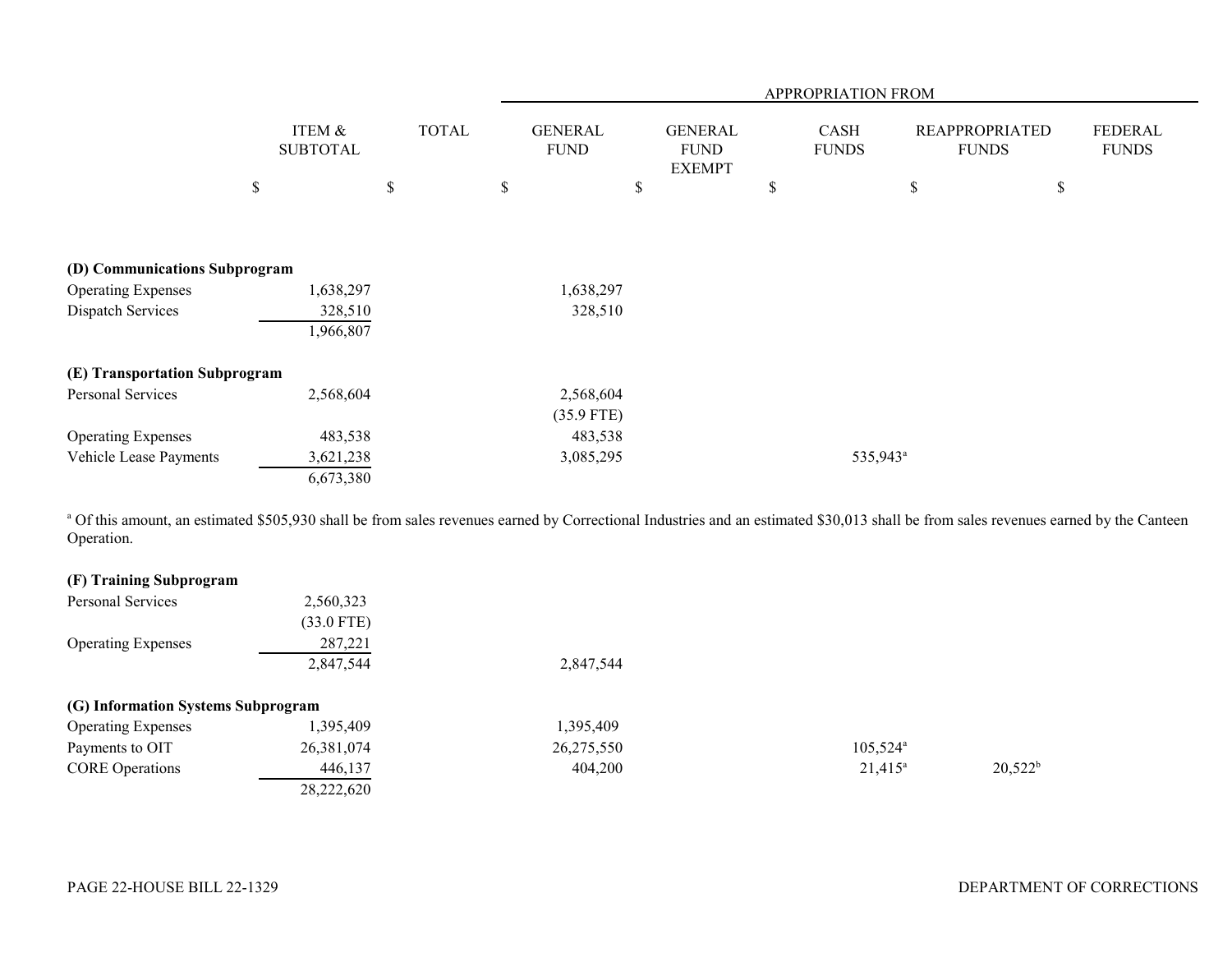|                 |              |             | <b>APPROPRIATION FROM</b> |              |                       |                |  |  |  |
|-----------------|--------------|-------------|---------------------------|--------------|-----------------------|----------------|--|--|--|
|                 |              |             |                           |              |                       |                |  |  |  |
| ITEM &          | <b>TOTAL</b> | GENERAL     | GENERAL                   | <b>CASH</b>  | <b>REAPPROPRIATED</b> | <b>FEDERAL</b> |  |  |  |
| <b>SUBTOTAL</b> |              | <b>FUND</b> | <b>FUND</b>               | <b>FUNDS</b> | <b>FUNDS</b>          | <b>FUNDS</b>   |  |  |  |
|                 |              |             | <b>EXEMPT</b>             |              |                       |                |  |  |  |
|                 |              |             |                           |              |                       |                |  |  |  |

<sup>a</sup> Of these amounts, an estimated \$102,059 shall be from Correctional Industries sales to non-state entities and an estimated \$24,880 shall be from sales revenues earned by the Canteen Operation.

<sup>b</sup> This amount shall be from Correctional Industries sales to other state agencies.

#### **(H) Facility Services Subprogram**

| Personal Services         | 1.079.494   |           |
|---------------------------|-------------|-----------|
|                           | $(9.7$ FTE) |           |
| <b>Operating Expenses</b> | 83,096      |           |
|                           | 1,162,590   | 1,162,590 |

56,103,431

| (4) INMATE PROGRAMS       |              |               |                          |                       |           |
|---------------------------|--------------|---------------|--------------------------|-----------------------|-----------|
| (A) Labor Subprogram      |              |               |                          |                       |           |
| Personal Services         | 5,679,597    |               |                          |                       |           |
|                           | $(77.7$ FTE) |               |                          |                       |           |
| <b>Operating Expenses</b> | 88,017       |               |                          |                       |           |
|                           | 5,767,614    | 5,767,614     |                          |                       |           |
| (B) Education Subprogram  |              |               |                          |                       |           |
| Personal Services         | 14,731,148   | 14,731,148    |                          |                       |           |
|                           |              | $(189.1$ FTE) |                          |                       |           |
| <b>Operating Expenses</b> | 4,279,330    | 2,816,746     | $1,173,669$ <sup>a</sup> | $288,915^b$           |           |
| <b>Contract Services</b>  | 237,128      | 237,128       |                          |                       |           |
| <b>Education Grants</b>   | 80,060       |               | $10,000$ c               | $42,410$ <sup>d</sup> | 27,650(I) |
|                           | $(2.0$ FTE)  |               |                          |                       |           |
|                           | 19,327,666   |               |                          |                       |           |

<sup>a</sup> Of this amount, an estimated \$643,311 shall be from sales revenues earned by the Canteen Operation and an estimated \$530,358 shall be from sales revenues earned by vocational programs.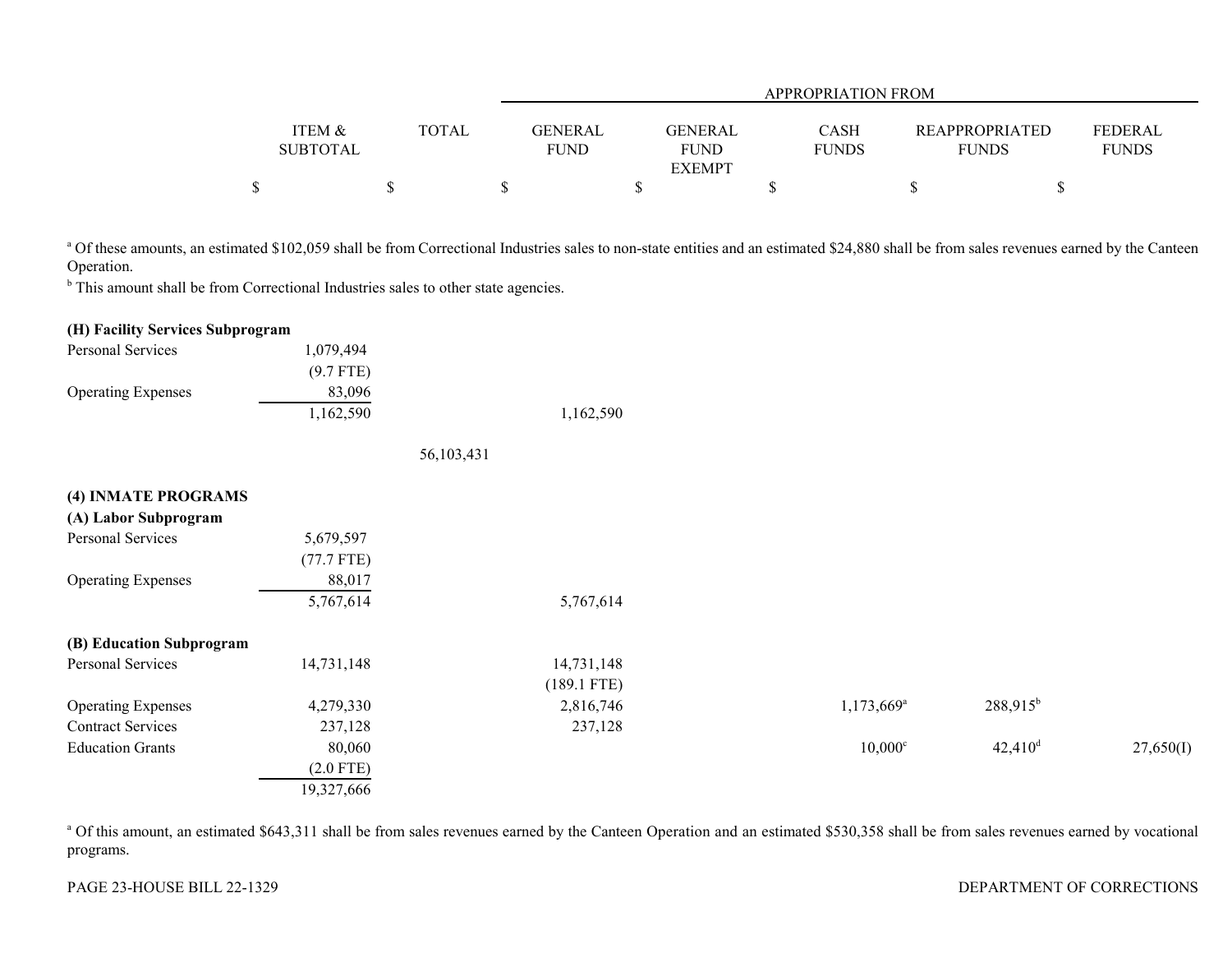|                 |       | APPROPRIATION FROM |                |              |                       |                |  |  |
|-----------------|-------|--------------------|----------------|--------------|-----------------------|----------------|--|--|
| ITEM &          | TOTAL | <b>GENERAL</b>     | <b>GENERAL</b> | <b>CASH</b>  | <b>REAPPROPRIATED</b> | <b>FEDERAL</b> |  |  |
| <b>SUBTOTAL</b> |       | <b>FUND</b>        | <b>FUND</b>    | <b>FUNDS</b> | <b>FUNDS</b>          | <b>FUNDS</b>   |  |  |
|                 |       |                    | <b>EXEMPT</b>  |              |                       |                |  |  |
|                 |       |                    |                |              |                       |                |  |  |

<sup>b</sup> This amount shall be from sales revenues earned by vocational programs for products and services sold to other government agencies.

c This amount shall be from gifts, grants, and donations.

<sup>d</sup> This amount shall be from the Colorado Department of Education from special education funds.

| (C) Recreation Subprogram |           |               |                  |
|---------------------------|-----------|---------------|------------------|
| Personal Services         | 8,383,283 | 8,383,283     |                  |
|                           |           | $(119.5$ FTE) |                  |
| <b>Operating Expenses</b> | 77,552    |               | $77.552^{\circ}$ |
|                           | 8,460,835 |               |                  |

a This amount shall be from sales revenues earned by the Canteen Operation.

| (D) Drug and Alcohol Treatment Subprogram |           |              |                   |
|-------------------------------------------|-----------|--------------|-------------------|
| Personal Services                         | 6.072.720 | 6,072,720    |                   |
|                                           |           | $(87.4$ FTE) |                   |
| <b>Operating Expenses</b>                 | 117,884   | 117,884      |                   |
| <b>Contract Services</b>                  | 2,244,904 | 2,244,904    |                   |
| <b>Treatment Grants</b>                   | 126,682   |              | $126,682^{\circ}$ |
|                                           | 8,562,190 |              |                   |

<sup>a</sup> This amount shall be from grant funds appropriated to the Division of Criminal Justice in the Department of Public Safety.

| (E) Sex Offender Treatment Subprogram |           |              |                     |  |  |  |  |
|---------------------------------------|-----------|--------------|---------------------|--|--|--|--|
| Personal Services                     | 3.411.752 | 3,380,518    | 31.234 <sup>a</sup> |  |  |  |  |
|                                       |           | $(55.8$ FTE) | $(1.0$ FTE)         |  |  |  |  |
| <b>Operating Expenses</b>             | 92,276    | 91.776       | $500^\circ$         |  |  |  |  |
| Polygraph Testing                     | 242,500   | 242,500      |                     |  |  |  |  |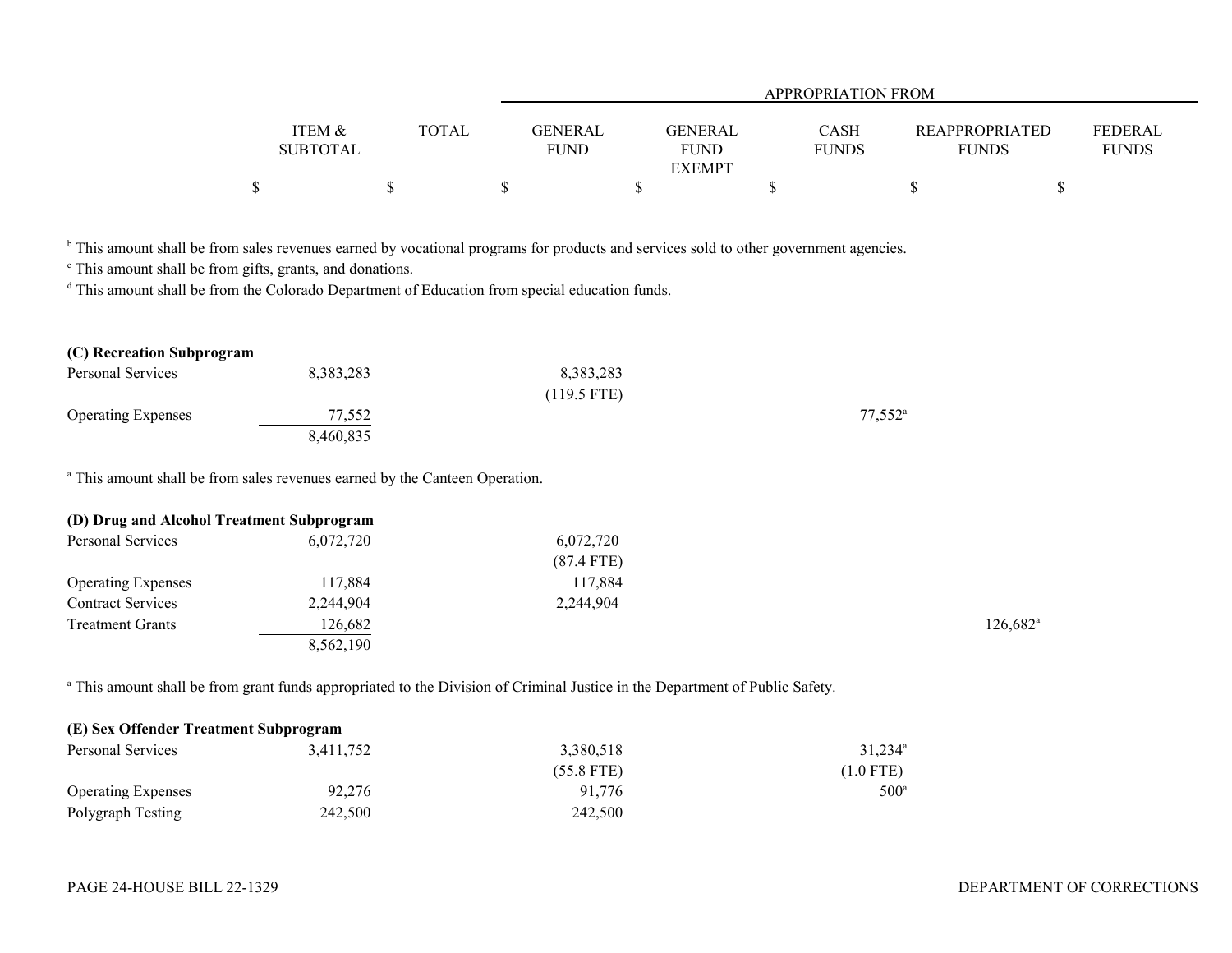|                                                                                                                   |                           |              |                               |                                                | APPROPRIATION FROM   |                                       |                                |
|-------------------------------------------------------------------------------------------------------------------|---------------------------|--------------|-------------------------------|------------------------------------------------|----------------------|---------------------------------------|--------------------------------|
|                                                                                                                   | ITEM &<br><b>SUBTOTAL</b> | <b>TOTAL</b> | <b>GENERAL</b><br><b>FUND</b> | <b>GENERAL</b><br><b>FUND</b><br><b>EXEMPT</b> | CASH<br><b>FUNDS</b> | <b>REAPPROPRIATED</b><br><b>FUNDS</b> | <b>FEDERAL</b><br><b>FUNDS</b> |
| \$                                                                                                                |                           | $\mathbb S$  | $\mathbb S$                   | \$                                             | $\$$                 | $\mathbb{S}$<br>$\$$                  |                                |
| Sex Offender Treatment                                                                                            |                           |              |                               |                                                |                      |                                       |                                |
| Grants                                                                                                            | 65,597<br>3,812,125       |              |                               |                                                |                      |                                       | 65,597(I)                      |
| <sup>a</sup> These amounts shall be from the Sex Offender Surcharge Fund created in Section 18-21-103 (3), C.R.S. |                           |              |                               |                                                |                      |                                       |                                |
| (F) Volunteers Subprogram                                                                                         |                           |              |                               |                                                |                      |                                       |                                |
| Personal Services                                                                                                 | 484,862<br>$(8.0$ FTE)    |              |                               |                                                |                      |                                       |                                |
| <b>Operating Expenses</b>                                                                                         | 17,912<br>502,774         |              | 502,774                       |                                                |                      |                                       |                                |
|                                                                                                                   |                           | 46,433,204   |                               |                                                |                      |                                       |                                |
| (5) COMMUNITY SERVICES                                                                                            |                           |              |                               |                                                |                      |                                       |                                |
| (A) Parole Subprogram                                                                                             |                           |              |                               |                                                |                      |                                       |                                |
| Personal Services                                                                                                 | 22,038,253                |              | 22,038,253<br>$(326.2$ FTE)   |                                                |                      |                                       |                                |
| <b>Operating Expenses</b>                                                                                         | 2,875,425                 |              | 2,875,425                     |                                                |                      |                                       |                                |
| Parolee Supervision and                                                                                           |                           |              |                               |                                                |                      |                                       |                                |
| <b>Support Services</b>                                                                                           | 8,482,069                 |              | 4,614,477                     |                                                |                      | 3,867,592 <sup>a</sup>                |                                |
| Wrap-Around Services                                                                                              |                           |              |                               |                                                |                      |                                       |                                |
| Program                                                                                                           | 1,735,074                 |              | 1,735,074                     |                                                |                      |                                       |                                |
| <b>Insurance Payments</b><br>Grants to Community-based<br>Organizations for Parolee                               | 389,196                   |              | 389,196                       |                                                |                      |                                       |                                |
| Support<br>Appropriation to Community-<br>based Reentry Services Cash                                             | 6,831,082                 |              | 6,831,082                     |                                                |                      |                                       |                                |
| Fund                                                                                                              | 1,481,662                 |              | 1,481,662                     |                                                |                      |                                       |                                |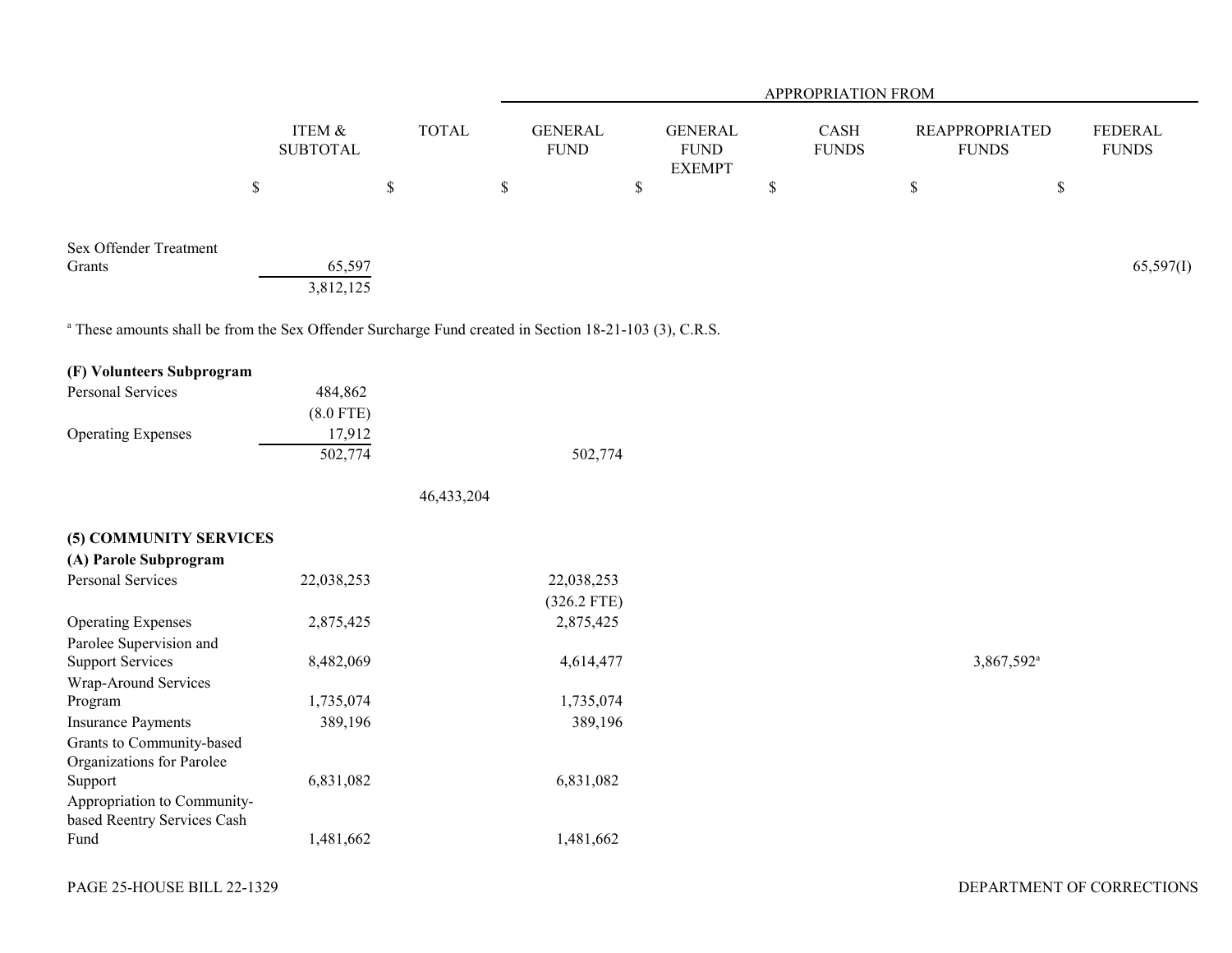|                         |        | ITEM &<br><b>SUBTOTAL</b> |    |              |    | APPROPRIATION FROM            |                                                |    |                             |                                       |    |                         |  |
|-------------------------|--------|---------------------------|----|--------------|----|-------------------------------|------------------------------------------------|----|-----------------------------|---------------------------------------|----|-------------------------|--|
|                         |        |                           |    | <b>TOTAL</b> |    | <b>GENERAL</b><br><b>FUND</b> | <b>GENERAL</b><br><b>FUND</b><br><b>EXEMPT</b> |    | <b>CASH</b><br><b>FUNDS</b> | <b>REAPPROPRIATED</b><br><b>FUNDS</b> |    | FEDERAL<br><b>FUNDS</b> |  |
|                         | ሖ<br>D |                           | \$ |              | \$ | D.                            |                                                | ۰D |                             | D                                     | ۰D |                         |  |
|                         |        |                           |    |              |    |                               |                                                |    |                             |                                       |    |                         |  |
| Community-based         |        |                           |    |              |    |                               |                                                |    |                             |                                       |    |                         |  |
| Organizations Housing   |        |                           |    |              |    |                               |                                                |    |                             |                                       |    |                         |  |
| Support                 |        | 500,000                   |    |              |    | 500,000                       |                                                |    |                             |                                       |    |                         |  |
| Parolee Housing Support |        | 500,000                   |    |              |    | 500,000                       |                                                |    |                             |                                       |    |                         |  |
|                         |        | 44,832,761                |    |              |    |                               |                                                |    |                             |                                       |    |                         |  |

<sup>a</sup> This amount shall be transferred from the Judicial Department from the Correctional Treatment Cash Fund Expenditures line item appropriation in the Probation and Related Services section.

# **(B) Community Supervision Subprogram**

| (1) Community Supervision |           |              |                  |
|---------------------------|-----------|--------------|------------------|
| Personal Services         | 4,530,605 | 4,530,605    |                  |
|                           |           | $(48.0$ FTE) |                  |
| <b>Operating Expenses</b> | 505,042   | 505,042      |                  |
| Psychotropic Medication   | 31,400    | 31,400       |                  |
| Community Supervision     |           |              |                  |
| <b>Support Services</b>   | 2,278,786 | 2,240,381    | $38,405^{\circ}$ |
|                           | 7,345,833 |              |                  |

<sup>a</sup> This amount shall be transferred from the Department of Public Safety, Division of Criminal Justice, Offender Treatment and Services. These amounts originate as federal funds.

| (2) Youthful Offender System Aftercare |             |  |
|----------------------------------------|-------------|--|
| Personal Services                      | 586,874     |  |
|                                        | $(8.0$ FTE) |  |
| <b>Operating Expenses</b>              | 141,067     |  |
| <b>Contract Services</b>               | 854,353     |  |
|                                        | 1,582,294   |  |

1,582,294 1,582,294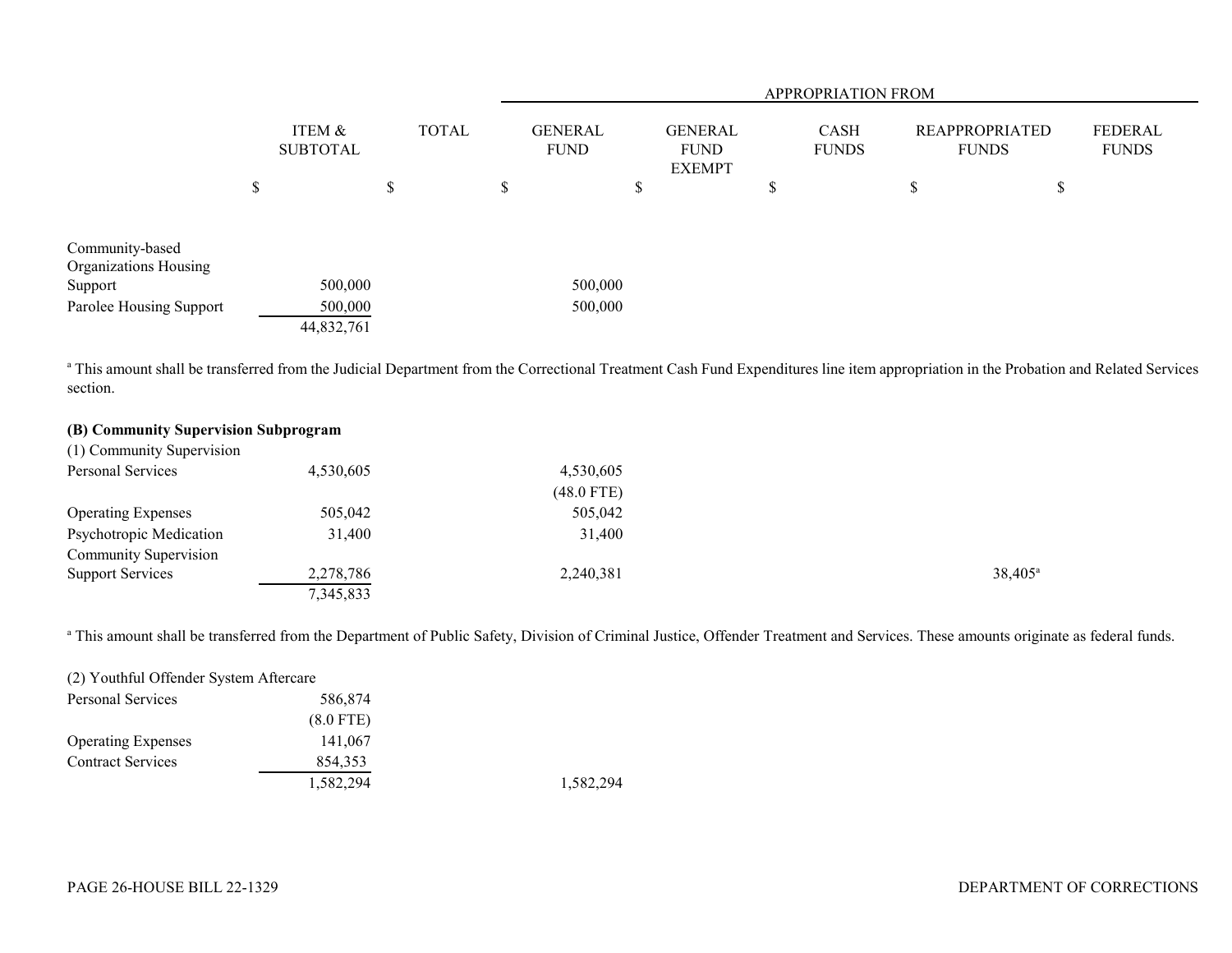|                                                 |                           |              |                               |                                                | APPROPRIATION FROM   |                                       |                                |
|-------------------------------------------------|---------------------------|--------------|-------------------------------|------------------------------------------------|----------------------|---------------------------------------|--------------------------------|
|                                                 | ITEM &<br><b>SUBTOTAL</b> | <b>TOTAL</b> | <b>GENERAL</b><br><b>FUND</b> | <b>GENERAL</b><br><b>FUND</b><br><b>EXEMPT</b> | CASH<br><b>FUNDS</b> | <b>REAPPROPRIATED</b><br><b>FUNDS</b> | <b>FEDERAL</b><br><b>FUNDS</b> |
|                                                 | $\$$                      | $\mathbb S$  | $\mathbb S$                   | \$                                             | $\mathbb{S}$         | $\mathbb S$<br>$\$$                   |                                |
| (C) Community Re-entry Subprogram               |                           |              |                               |                                                |                      |                                       |                                |
| Personal Services                               | 2,735,867                 |              | 2,735,867<br>$(42.6$ FTE)     |                                                |                      |                                       |                                |
| <b>Operating Expenses</b><br>Offender Emergency | 146,702                   |              | 146,702                       |                                                |                      |                                       |                                |
| Assistance                                      | 96,768                    |              | 96,768                        |                                                |                      |                                       |                                |
| <b>Contract Services</b>                        | 190,000                   |              | 190,000                       |                                                |                      |                                       |                                |
| Offender Re-employment<br>Center                | 100,000                   |              | 100,000                       |                                                |                      |                                       |                                |
| <b>Community Reintegration</b><br>Grants        | 39,098                    |              |                               |                                                |                      |                                       | 39,098(I)<br>$(1.0$ FTE)       |
| <b>Transitional Work Program</b>                | 1,575,000                 |              | 1,575,000<br>$(1.0$ FTE)      |                                                |                      |                                       |                                |
|                                                 | 4,883,435                 |              |                               |                                                |                      |                                       |                                |
|                                                 |                           | 58,644,323   |                               |                                                |                      |                                       |                                |
| (6) PAROLE BOARD                                |                           |              |                               |                                                |                      |                                       |                                |
| Personal Services                               | 1,828,384                 |              |                               |                                                |                      |                                       |                                |
|                                                 | $(20.5$ FTE)              |              |                               |                                                |                      |                                       |                                |
| <b>Operating Expenses</b>                       | 107,890                   |              |                               |                                                |                      |                                       |                                |
| <b>Contract Services</b>                        | 242,437                   |              |                               |                                                |                      |                                       |                                |
| Administrative and IT                           |                           |              |                               |                                                |                      |                                       |                                |
| Support                                         | 182,490                   |              |                               |                                                |                      |                                       |                                |
|                                                 | $(2.0$ FTE)               |              |                               |                                                |                      |                                       |                                |
|                                                 |                           | 2,361,201    | 2,361,201                     |                                                |                      |                                       |                                |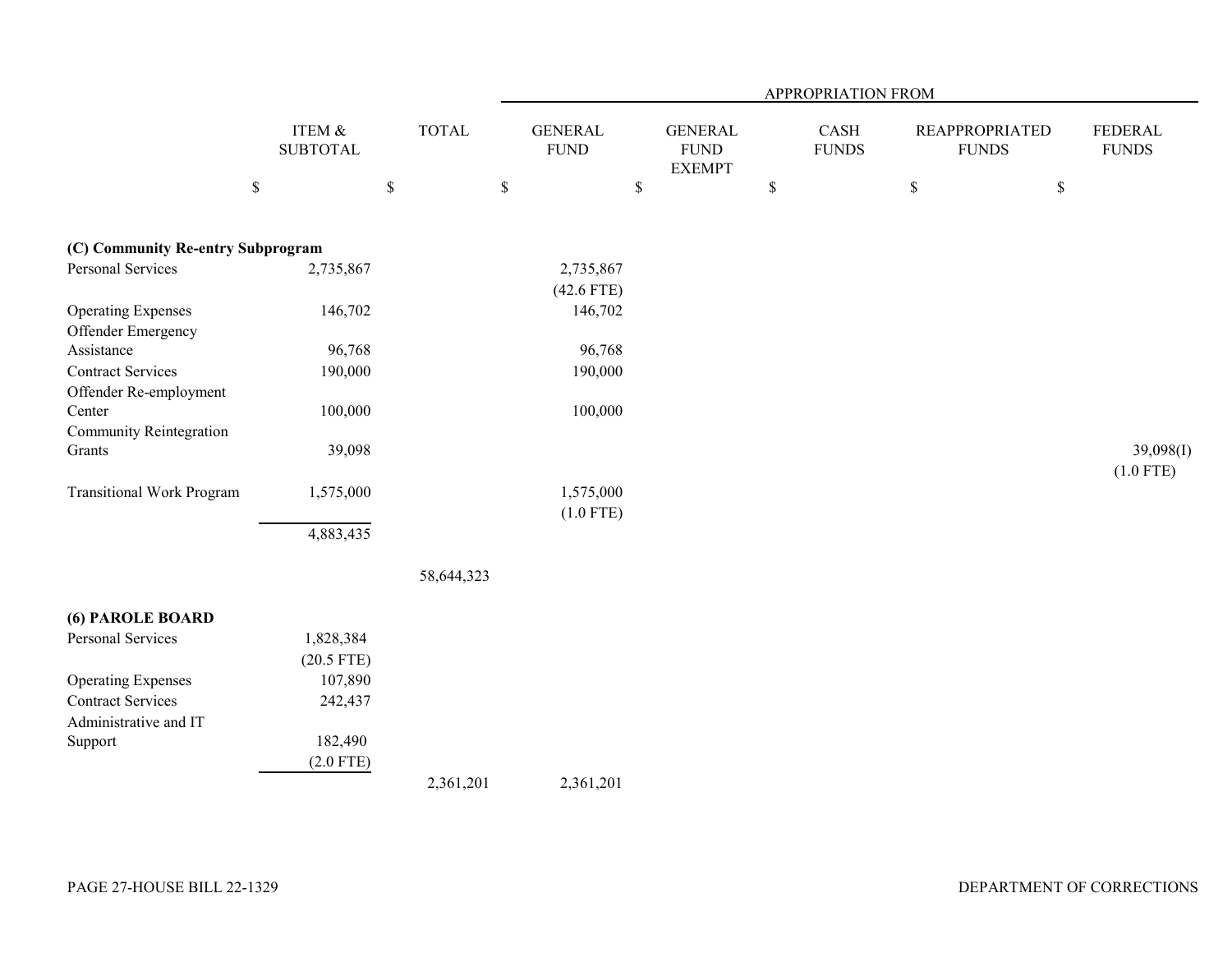|                                 |                           |              |   | APPROPRIATION FROM            |    |                                                |    |                             |    |                                       |                                |
|---------------------------------|---------------------------|--------------|---|-------------------------------|----|------------------------------------------------|----|-----------------------------|----|---------------------------------------|--------------------------------|
|                                 | ITEM &<br><b>SUBTOTAL</b> | <b>TOTAL</b> |   | <b>GENERAL</b><br><b>FUND</b> |    | <b>GENERAL</b><br><b>FUND</b><br><b>EXEMPT</b> |    | <b>CASH</b><br><b>FUNDS</b> |    | <b>REAPPROPRIATED</b><br><b>FUNDS</b> | <b>FEDERAL</b><br><b>FUNDS</b> |
|                                 | \$                        | \$           | D |                               | \$ |                                                | \$ |                             | \$ | \$                                    |                                |
| (7) CORRECTIONAL INDUSTRIES     |                           |              |   |                               |    |                                                |    |                             |    |                                       |                                |
| Personal Services               | 12,112,496                |              |   |                               |    |                                                |    | $4,286,641$ <sup>a</sup>    |    | $7,825,855^b$                         |                                |
|                                 |                           |              |   |                               |    |                                                |    | $(52.1$ FTE)                |    | $(102.9$ FTE)                         |                                |
| <b>Operating Expenses</b>       | 6,916,298                 |              |   | 1,069,500                     |    |                                                |    | 1,546,956 <sup>a</sup>      |    | $4,299,842^b$                         |                                |
| Raw Materials                   | 30,547,207                |              |   |                               |    |                                                |    | $6,055,860$ <sup>a</sup>    |    | 24,491,347 <sup>b</sup>               |                                |
| Inmate Pay                      | 2,750,000                 |              |   |                               |    |                                                |    | 1,114,590 <sup>a</sup>      |    | $1,635,410^b$                         |                                |
| Capital Outlay                  | 1,219,310                 |              |   |                               |    |                                                |    | $309,259^{\rm a}$           |    | $910,051^b$                           |                                |
| <b>Indirect Cost Assessment</b> | 352,572                   |              |   |                               |    |                                                |    | $122,571^a$                 |    | $230,001^b$                           |                                |
|                                 |                           | 53,897,883   |   |                               |    |                                                |    |                             |    |                                       |                                |

<sup>a</sup> Of these amounts, an estimated \$13,285,877 is from sales to non-state entities and an estimated \$150,000 is from rents and royalties earned on Penitentiary Trust land managed by the State Board of Land Commissioners pursuant to Section 36-1-116 (2), C.R.S.

<sup>b</sup> Of these amounts, an estimated \$29,038,477 is from sales to other state agencies and an estimated \$10,354,029 is from the Department of Revenue for the purchase of license plates.

## **(8) CANTEEN OPERATION**

| Personal Services               | 2,475,283    |            |                     |
|---------------------------------|--------------|------------|---------------------|
|                                 | $(28.0$ FTE) |            |                     |
| <b>Operating Expenses</b>       | 18,930,041   |            |                     |
| Inmate Pay                      | 73,626       |            |                     |
| <b>Indirect Cost Assessment</b> | 86,851       |            |                     |
|                                 |              | 21,565,801 | $21,565,801(I)^{3}$ |

<sup>a</sup> This amount shall be from sales revenues earned by the Canteen Operation and is continuously appropriated to the division pursuant to Section 17-24-126 (1), C.R.S.

| <b>TOTALS PART II</b> |               |               |                 |              |                |
|-----------------------|---------------|---------------|-----------------|--------------|----------------|
| (CORRECTIONS)         | \$993,358,324 | \$900,633,923 | $$45,318,981^a$ | \$44,473,298 | $$2,932,122^b$ |

a Of this amount, \$21,565,801 contains an (I) notation.

 $<sup>b</sup>$  This amount contains an (I) notation.</sup>